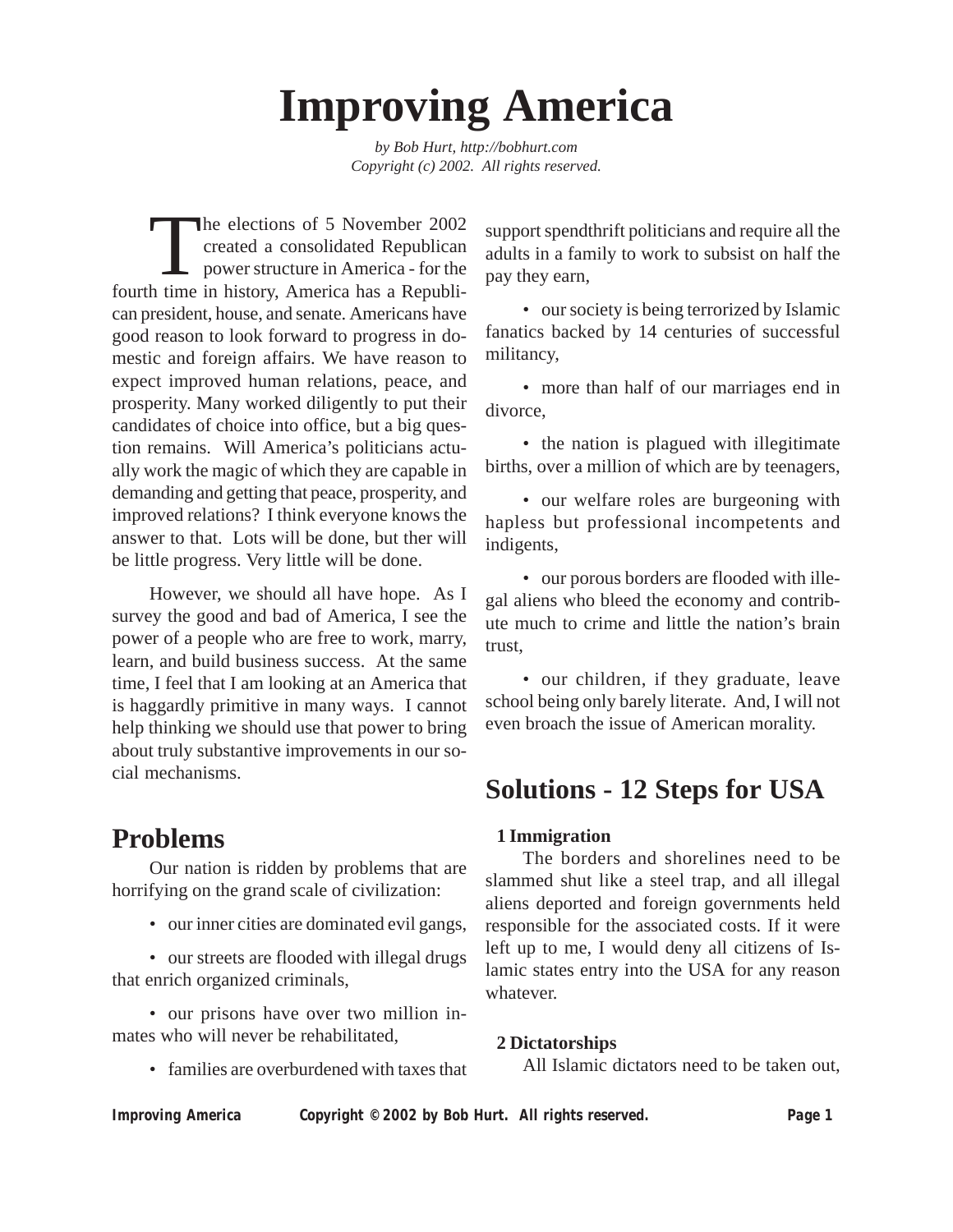particularly Saddam, and their major incomeproducing natural resources nationalized under American control. This will stablize the world, remove the potential for additional financing of terrorism, and give the whole world cheaper oil.

#### **3 Drugs**

Legalizing drugs will destroy much of the financial base of organized crime and terrorism, and transfer much of the money now being spent into the federal government through excise taxes (as on tobacco, alcohol, and gasoline). Until drugs are legalized, America should declare out and out war on illegal drug trafficers: growers, merchandisers, dealers, users. Every means available should be used to destroy drug crops and factories, without remorse for the negative impact it may have on economies of criminals, users, and third-world countries.

#### **4 Cost of Addiction**

Making alcoholics and other addicts pay the high cost of the results of their dependency (murder, robbery, broken homes, loss of productivity, medical problem) will put balance and fairness into our economy and the nation's families.

#### **5 Social Security**

Social Security "insurance" is a lie and should be completely converted into an actual investment fund. Payments into it is in fact a tax that goes into the general treasury; payments out of it are in fact just another "welfare' check.. It is not an insurance policy, and a simple act of Congress can shut it down. That will never happen because too many people depend on it and would fire politicians who take it away. The fund cannot go broke because Congress merely allocates more money to it as needed. Social Security really should be converted into insurance and not a tax. It should be "voluntary" and administered by a government-controlled insurance company that invests the money safely and backed by an actual contract that provides a death benefit and payment benefit to retirees and their survivors.

#### **6 Income Tax**

The Income tax system is corrupt and insane. From what I can tell, the IRS is not even part of the federal government, and it highhandedly colludes with banks in freezing citizens' assets without court order. The constitution establishes two methods of taxation - direct for property, money, and labor (to be apportioned among states), and indirect (for happenings, activities, and events). The 16the amendment put the income tax firmly in the indirect category, and therefore, statute must stipulate exactly what activities are taxable. Title 26 makes individuals taxable only for the manufacture and importation of alcohol, tobacco, and firearms. All other individual activities (like "working" for a living) are not, and so participation in the tax system by most citizens is purely voluntary. It is easy to opt out by properly putting the IRS on notice, and for that reason, no flat tax should be established. However, the IRS needs to be forced to stipulate on its forms what individuals' activities are subject to the tax, and make it clear that other activities are not.

#### **7 Schools**

American school systems are turning out bozos, and students are cut loose at 2 PM to run the streets, have sex, do drugs, and get into other trouble. There are so many families in which all parents work that few adults are available to supervise school kids after school, and the cost of child care is outrageously high. The consequent problems to society and future generations are enormous. Making smaller classes or more classrooms is not going to fix it. What will fix it is

- 11-hour school days,
- 6-day school weeks,
- 11-month school years,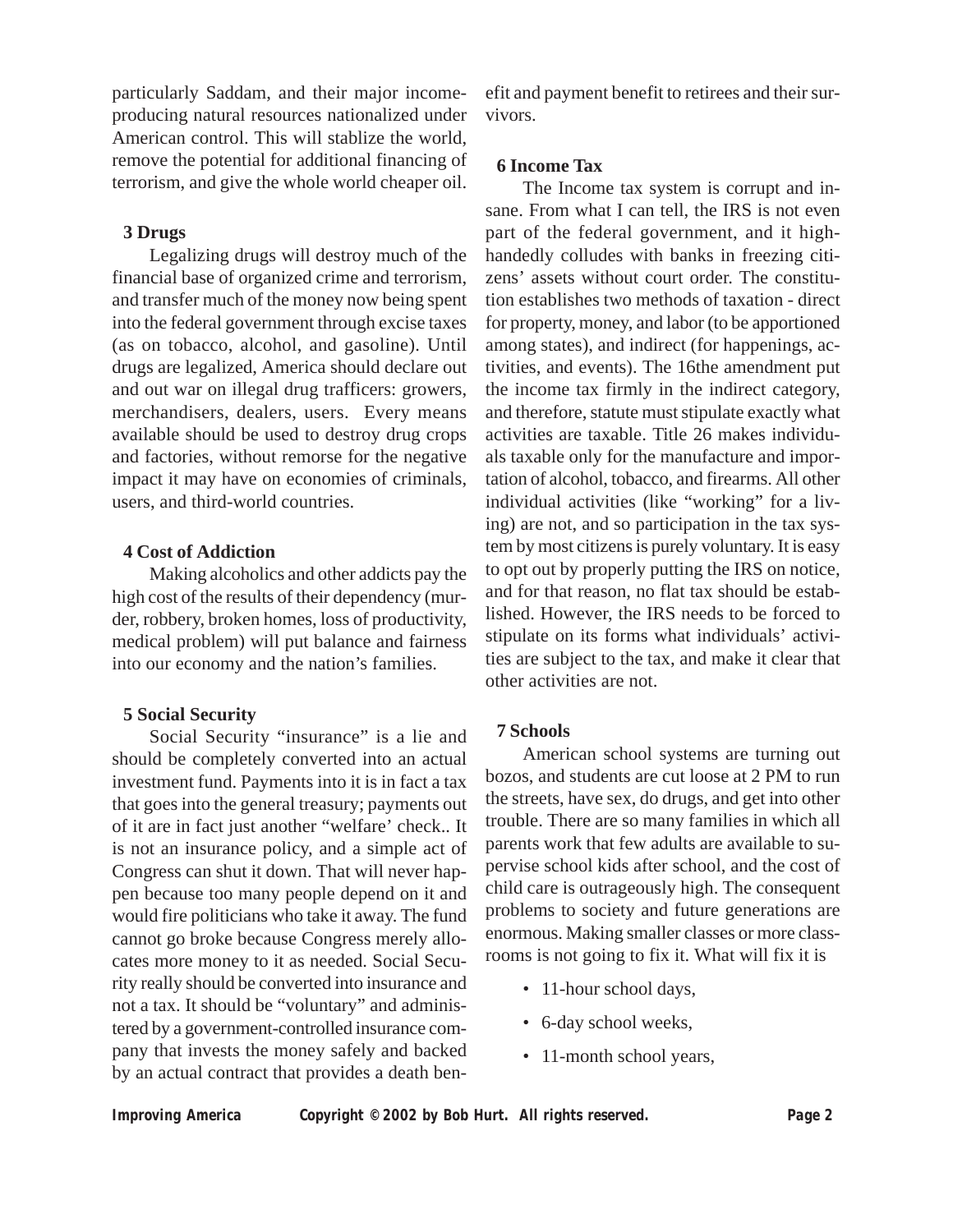• subsistence pay for ordinary teachers bolstered by fat bonuses for statistical proof of student excellence (much higher income for "good" teachers),

• three 12-hour-day weeks for teachers, extra tax on parents for school-age children (just a portion of what is now paid for child care),

• training of all students to teach junior students,

• commercial sale of student group services and products to local businesses,

• abolishing teacher unions and protection of tenured incompetent teachers,

• public monthly postings of individual and collective grades of all students and teachers via internet

• establishing a mandatory 3-year apprenticeship program in useful trades for all students.

All of these will get kids off the street, cut the individual cost of child care, increase school income, increase utilization of school facilities, attract competent and energetic teachers, give teachers a 4-day weekend in which to work part time (or do extra work at school to remain extra competitive), reduce the number of teachers needed, graduating normal students from high school by age 14, and training all children in useful trades.

#### **8 Ethical Politicians**

A constitutional amendment that stiffens ethics and personal behavior requirements for political candidates, prevents political parties from appointing replacement candidates within 3 months of an election, and enacts stiff penalties for abuse of public trust by elected officials and others who bribe them or give them special favors (the death penalty should be considered), will do a lot to improve the character of political office holders and reduce corruption in government.

#### **9 State Representation**

A constitutional amendment that removes the 17th amendment will restore to state legislatures the right to appoint U.S. Senators will improve the character of our republic, particularly since state governments have zero say in the federal government, other than the rare exception of the governor appointing a senator to replace one who died in office. In point of fact, the widespread corruption (influence peddling by those with big money) that precipitated the amendment was not eliminated. Furthermore, state governments are the representatives of the interests of the state itself, and while imperfect, nevertheless represent the best efforts of the state populations to elect representatives with wisdom and good sense. And, after all, this IS the United STATES of America, not the United People's Democratic Republic of America.

#### **10 Use of Military Force**

A constitutional amendment that conditions America's use of military forces in foreign nations will prevent needless risk of American lives and property, and it will also keep US troops from being used in U.N. police and counter-insurgent actions such as the disastrous fiascos of Korea and Vietnam. In particular, all American military police, defense, counter-insurgent, or war deployments must clearly define

· the nature and identity of enemy

· objectives of winning and controlling ter-

ritory

· objectives of achieving the death or unconditional surrender of the enemy

· objectives of enemy resources to capture in order to pay for the conflict.

#### **11 Families**

Improve families of the future with legislation preventing marriage or procreation by people who